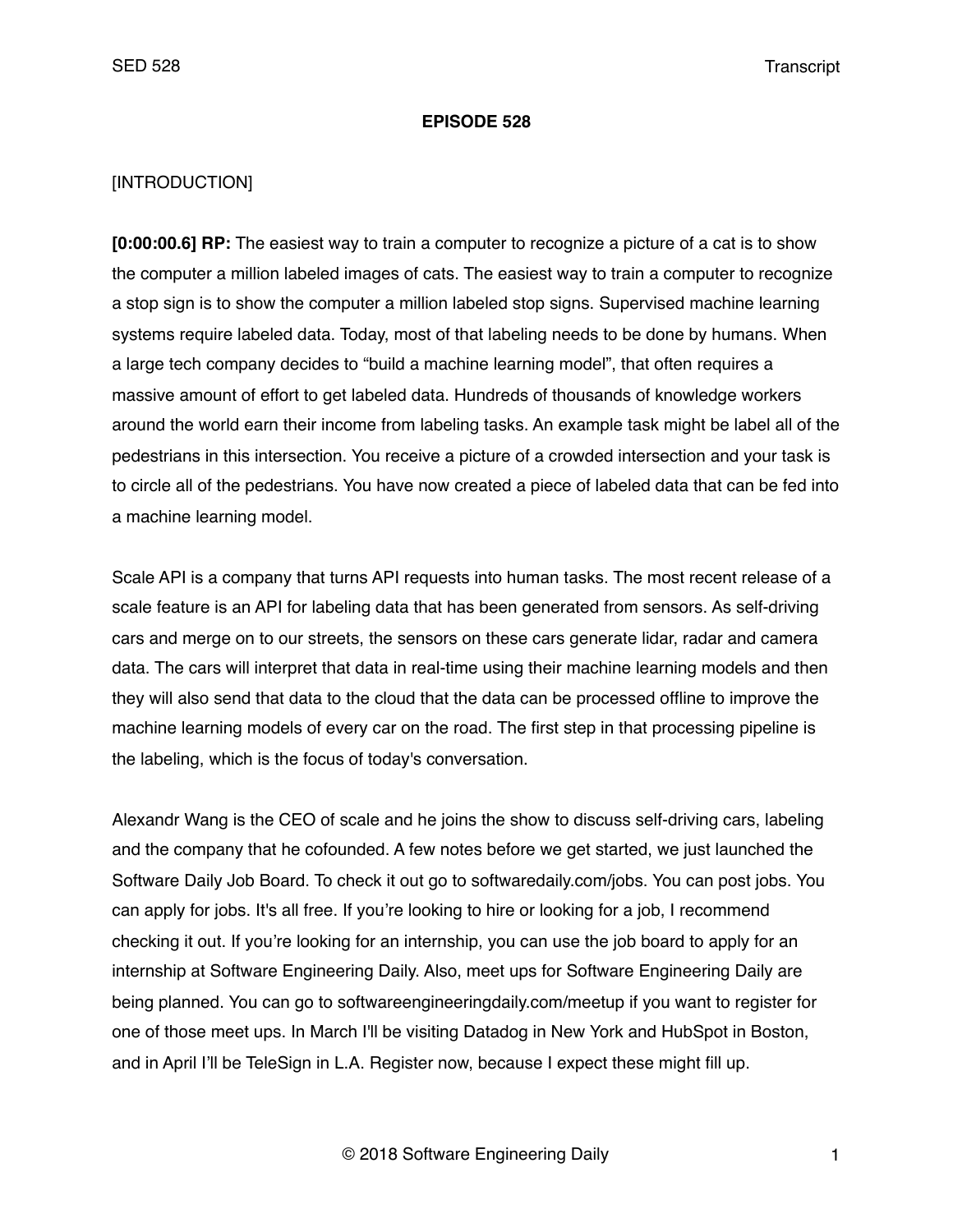So with that, let's get on with this episode with Alexandr Wang.

### [SPONSOR MESSAGE]

**[0:02:44.3] RP:** QCon.ai is a software conference for full stack developers looking to uncover the real world patterns, practices and use cases for applying artificial intelligence and machine learning in engineering. Come to QCon.ai in San Francisco from April 9th-11th, 2018 and see talks from companies like Instacart, Uber, CoinBase and Stripe. These companies have built and deployed state-of-the-art machine learning models and they've come take QCon to share their developments. The keynote of QCon.ai is Matt Ranney, a senior staff engineer at Uber ATG, which is the autonomous driving unit at Uber, and he's an amazing speaker. He was on SE Daily in the past. If you want a preview for what he is like, then you can check out that episode that I did in conversation with him.

I've been to QCon three times myself, and it's a fantastic conference. What I love about QCon is the high bar for quality, quality in terms of speakers, content and peer sharing as well as the food and the general atmosphere. QCon is one of my favorite conferences, and if you haven't been to a QCon before, make QCon.ai your first. Register at qcon.ai and use promo code SEDAILY for \$100 off your ticket. That's qcon.ai and you can use promo code SEDAILY for \$100 off. Thanks to QCon for being a sponsor of SE Daily, and check out QCon.AI to see a fantastic, cutting-edge conference.

## [INTERVIEW]

**[0:04:30.3] RP:** Alexandr, welcome back to Software Engineering Daily.

**[0:04:33.3] RP**: Hey, yeah. Thanks for having me.

**[0:04:35.0] RP:** You're the CEO of Scale API, which is an API for human intelligence, and we'll discuss what that means a little bit later, but people can listen back to the previous episode we did if they want an overview. I thought we'd start with the discussion of self-driving cars. It turns out that self-driving cars have a huge set of data management problems. What kinds of data do self-driving cars need to work with?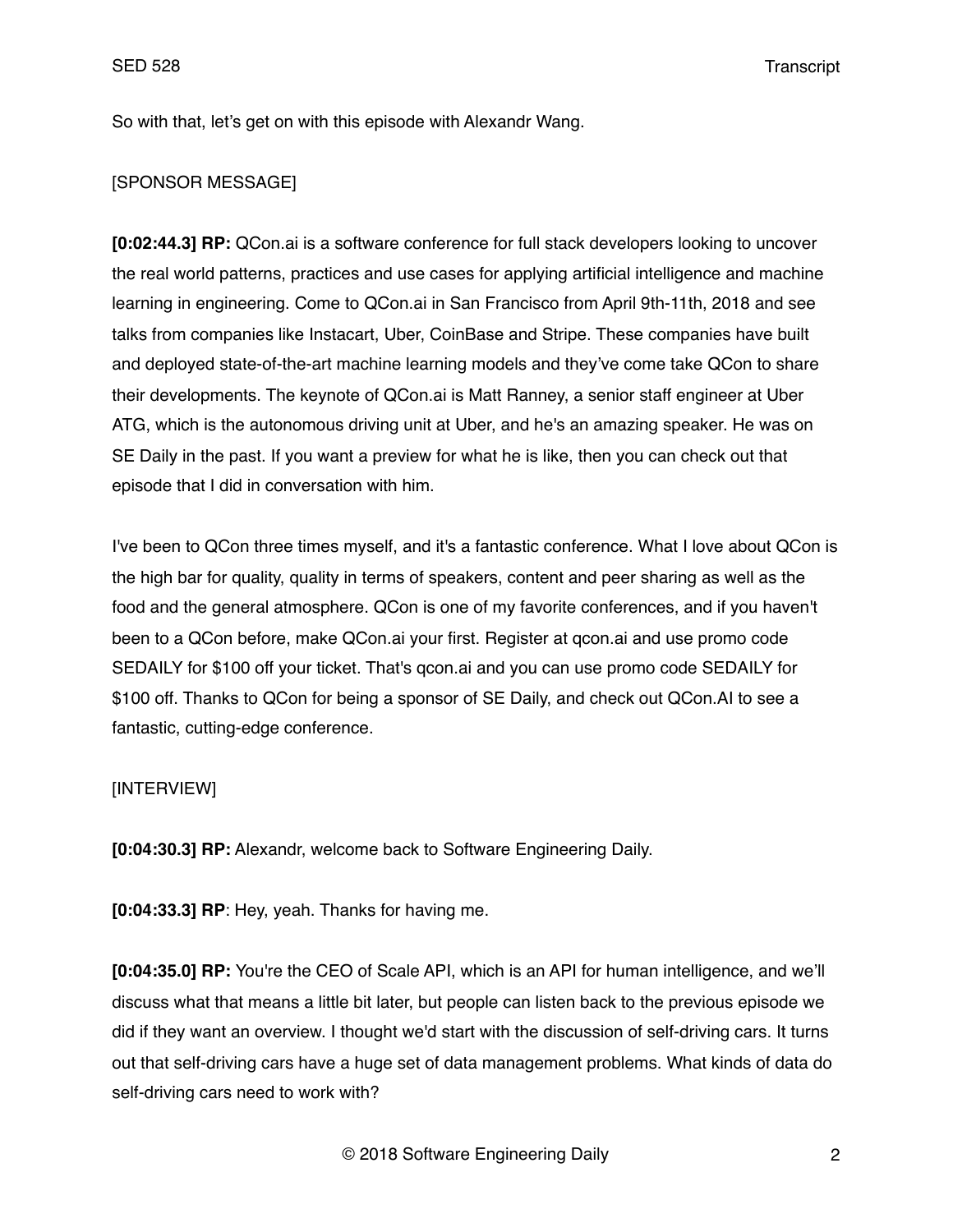**[0:05:02.8] RP**: . So self-serving cars need to solve a variety of different problems to be able to actually be deployed in the real-world. So the first set of problems that they need to solve are vision and perception problems. So that includes things like getting imagery of streets and being able to recognize various types of objects in them. Self-driving cars also have multiple types of sensors. So more than just images, they need lidar data and radar data annotated with all the different objects that appear in those sensors as well.

Beyond that, self-driving cars also need to be able to sort of capture how everything is moving in the world around them. So they need data about how every object in a 30-second period, or a minute long, how every object behaves. So, for example, a car will stop at a red light and then go on green, and he needs to capture tons of data about how other parties might perform on the road.

Another huge source of data that is often talked about is all the software in car companies today require tons and tons of mapping in the areas where they want to drive in. It's really important for these self-driving cars to know within centimeters of accuracy exactly where they are in the world, and that requires tons and tons of m data, sort of like Google Maps, but with a ton more accuracy and precision, a map of all of these locations.

**[0:06:29.3] RP:** What are the problems that a self-driving car development companies have with creating and managing that data?

**[0:06:37.6] RP**: Yeah. So I think the biggest thing is these self-driving car companies have tons and tons of problems to be solving. They are responsible for deploying an actual self-driving car on the road. That being said, a part of  $-$  Or sort of a requirement for building these self-driving cars is getting tons and tons of high quality data labeled and annotated so that they can train machine learning algorithms on.

That being said, that's not really a core competency for these companies. These companies are more robotics experts, or computer vision experts, or deep learning experts and it's a huge distraction for any of these companies to have to invest significant resources to be able to figure out this like data labeling and data annotation piece.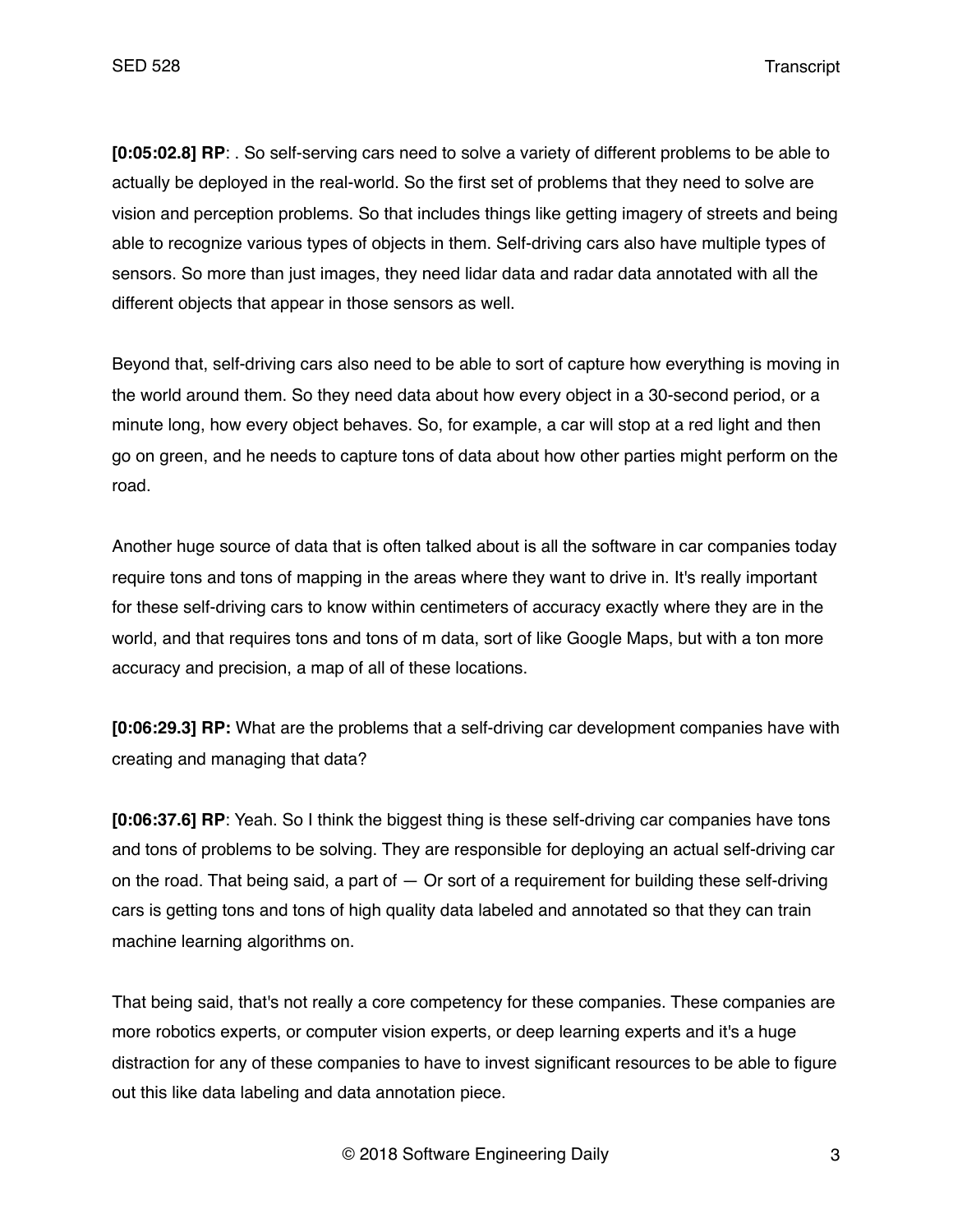**[0:07:22.6] RP:** This large data set that needs to be labeled, what kinds of labels need to be applied to it?

**[0:07:29.7] RP**: Great question. So a lot of times in imagery, or lidar data, or radar data, most of it is just understanding what parts of those sensors or what parts of the sensory data correspond to various objects that a human would be able to recognize? For example, an image being able to draw masks around all the cars in the image and having a strong understanding and being able to train a neural net or a machine learning model to be able to recognize all of these different vehicles over time automatically.

**[0:08:04.3] RP:** So I read this, I think it was in the Atlantic, there was a really long piece about Waymo and how — It was kind of rare. I didn't expect to see it, but they did this really long piece that discussed how Waymo does a lot of its training and their simulations and real-world simulations. They have real-world simulations. They have virtual simulations. They have exercises where they take the cars out into normal circumstances, like driving through a city. They have circumstances where they take them to look weird locations, like a strange roundabout, and then they'll do things like re-creating the roundabout in the future, because they have this huge test bed that's somewhere outside of San Francisco where they can — They have all these land and they could just re-create strange circumstances. Like there was one circumstance where there was a strange roundabout in Texas and the car didn't know how to evaluate it, so they re-created it right outside of San Francisco so that they could do some practices on it. Because you're not a self-driving expert yourself as far as I know, how have you gone about learning or what have you needed to learn about the process by which these companies are teaching their cars?

**[0:09:22.8] RP**: That's really a good question. So one of the really interesting things about how self-driving as an industry has developed, it's actually a pretty shallow field, and by that I mean there's all these efforts primarily because all these companies need to really need to hire a lot of people who are knowledgeable about how self-driving works and can actually help them with their development efforts. A lot of the information about how the vehicles and these companies are being built is somewhat public knowledge. By that, I mean, a lot of the interesting work has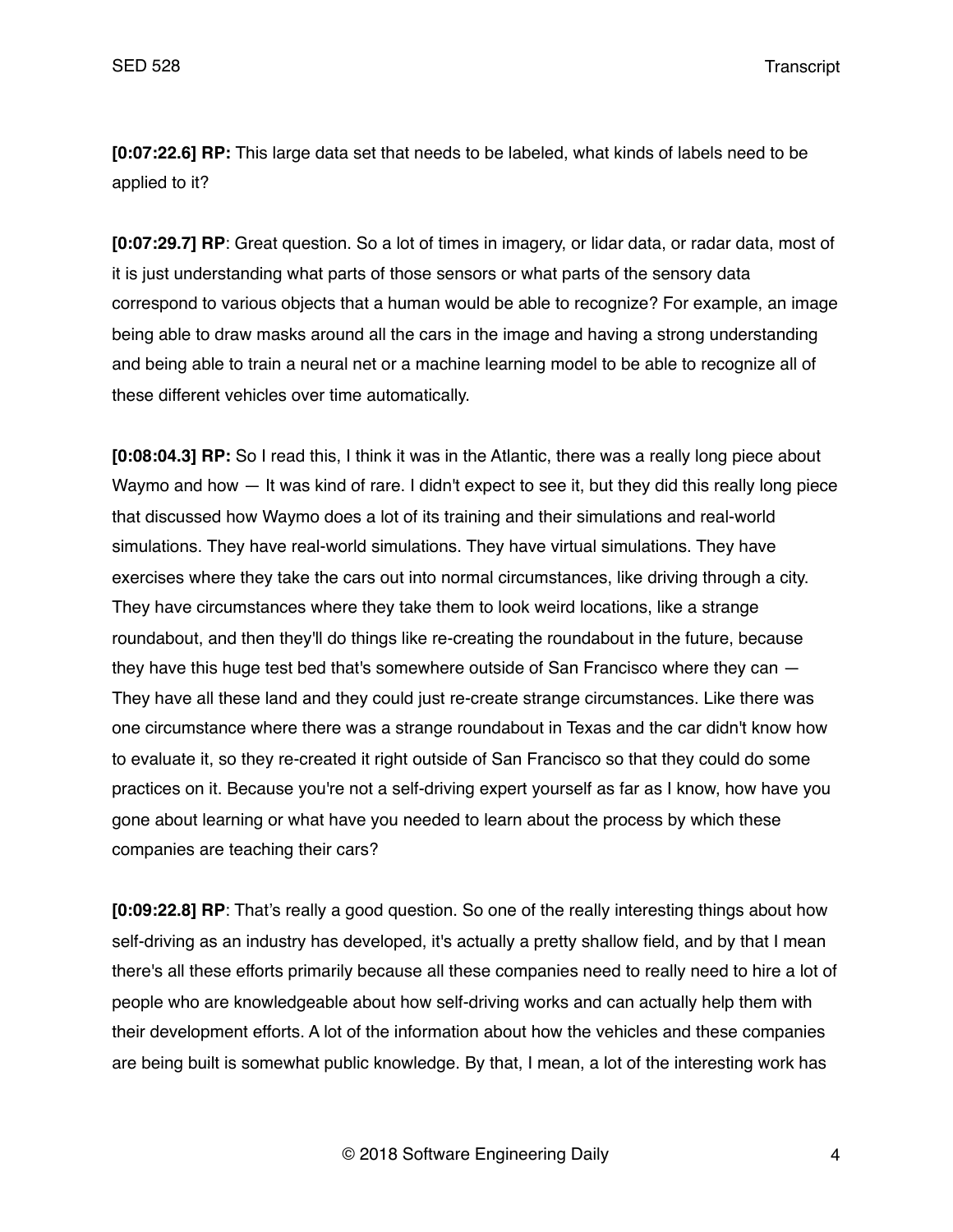come out of academia actually, and then from academia, a lot of the best [inaudible 0:09:58.2] or the best people working on it go and join a lot of these private companies.

So you actually can learn quite a bit despite keeping your nose to the ground on all the developments and sort of in the outside world. That obviously only gives you a first  $-$  An impression of how a lot of these companies are functioning. Beyond that, I mean, think you sort of have to — You have to talk to a lot of people and really understand how these companies are functioning, what their goals are, what their metrics are, etc.

**[0:10:27.4] RP:** And how does the labeling fit into their development process? They've got these cars driving around in all of these different circumstances. What is their pipeline look like in terms of when they're going to send off some of that recorded data to be labeled?

**[0:10:46.2] RP**: Yeah, that's a really great question, and it's one of the things that we provide massive flexibility for customers with, because we are an API company. So they have the ability to send off data basically whenever they want to automatically or manually, however they want. So a lot of time we see a couple of different workloads. Obviously, there's, "Hey, I'm just getting started with a machine learning problem and I need labeled data to actually make any progress on the issue." So they'll go through, they'll collect a bunch of data and then they'll send a bunch of data through.

Once you get past that initial hump, then it's all about understanding what are all of the situations in which my robot or my self-driving car is performing poorly and being able to send those situations to us to be labeled and then continuing that iteration cycle over and over and over and over again to just boost the efficiency of these vehicles.

So as an example, one of our customers actually, whenever there's a disengagement of one of their vehicles, like whenever the human driver takes over, they will automatically cap the time around that disengagement and send it to us to be labeled. Similarly, a lot of times, what these companies do is they will have some model performing the real-world. They'll go and drive it a ton and they'll honestly just see what are all the situations in which we're doing poorly and being able to mark those situations and then send us more data of those similar situations.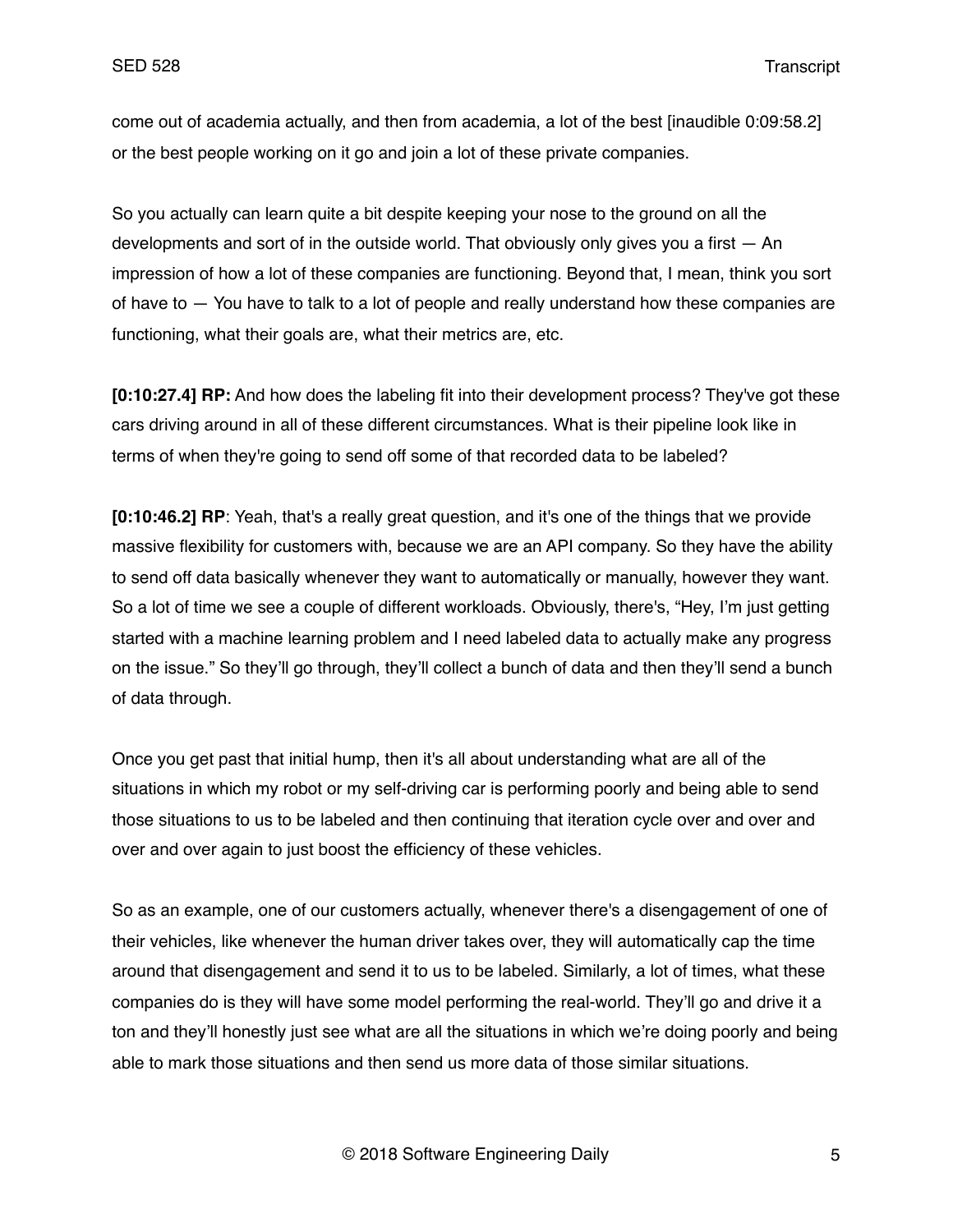**[0:12:13.0] RP:** I guess it varies from company to company what they want labeled. Are we talking about pedestrians, or stop signs, or streetlights What exactly are the things that people are — So, basically, I guess we should give a little bit more context. What we're talking about here is that your Scale API is essentially an API for sending tasks to people, sort of like Mechanical Turk, what most people would know as Mechanical Turk, but it's a little more of a clean API and you have very specific tasks. So one of these new tasks that you've developed is a way for sending labeling tasks to people. So you have a self- driving car that's driving around and it's recording all these information, and the company can make an API call with that recorded information to a human that is waiting to receive that data and the labeling requirements, for example, label all the cars or label all the pedestrians in this video. So the company has to provide, I believe, both the labels that they're asking for and the video. Is that correct? What are they asking for?

**[0:13:29.6] RP**: Right. These companies, they care about recognizing basically anything that as a driver of the vehicle you would obviously — You would see and it would affect how you would drive. They're interesting in getting all that stuff labeled. So it's stuff like cars, pedestrians, stop sign, like any sort of street sign, any sort of streetlight, any sort of obstacle in the road, like construction in the road or anything that might block off certain areas. They care about cyclists. They care about motorcyclists. They care about debris in the road. They care about the lane markings to be able to learn what the lane structures are. It's a pretty wide birth of different things that they want to be labeled. When they want them labeled, they really just want them recognizing all of these images and annotate with really high quality.

**[0:14:17.0] RP:** And that's important for training, but also for benchmarking, because they can also run their vision recognition systems on that video and get their computer-generated labels, which are much cheaper to generate, which eventually all these cars will be, hopefully, someday generating their own labelings, but the they can look at those labelings and do a diff between those labels and what the humans have labeled. Is that what they do?

**[0:14:50.8] RP**: Yeah, exactly. You've hit the nail on the head. Another huge use case for a lot of these companies is sort of getting this massive regression testing dataset where they can use the ground truths and compare how exactly their systems are performing relative to it.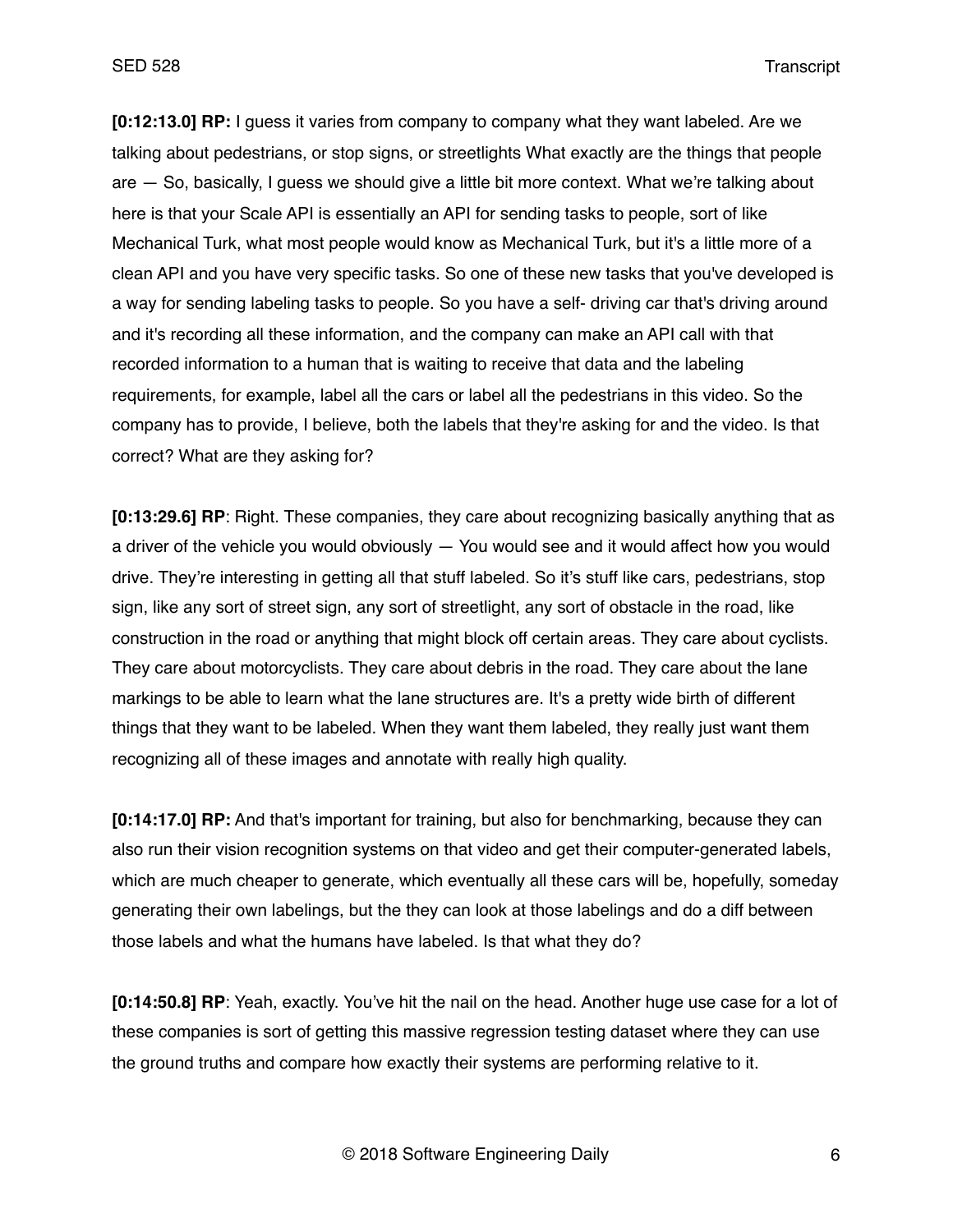**[0:15:08.2] RP:** Where are their systems failing? Is it mostly edge cases or are there things that would seem totally obvious that are not edge cases at all where the cars are still failing to recognize like a pedestrian or a stop sign?

**[0:15:21.0] RP**: Yeah, great question. So with any type of deep learning approach, you're going to get weird — You're going to get performance that you don't expect necessarily. So with any type of system, you're going to get some small failure rate on cases that you normally would expect the neural net to perform well in. For example, you'll look at an image and it won't look like there's any strange artifacts or anything strange about the situation, but you'll notice that the model performs — Or has made a mistakes. Some of those types of errors will just surprise you.

That being said, the other shying class of types of situations where their models would perform poorly are situations that they haven't encountered before or haven't labeled before. So any type of deep learning system or supervised learning system today can't extrapolate beyond what the training data has seen. So depending on what this giant corpus of training data is, a lot of the situations that they've seen, the models will only be able perform within those situation. So, suppose, like I have this massive dataset trained on the streets of San Francisco and I try to take that to the streets of New York, all of a sudden the whole city looks entirely different and you're getting a really poor performance as a result.

## [SPONSOR MESSAGE]

**[0:16:42.7] RP:** DigitalOcean is a reliable, easy-to-use cloud provider. I've used DigitalOcean for years whenever I want to get an application off the ground quickly, and I've always loved the focus on user experience, the great documentation and the simple user-interface. More and more people are finding out about DigitalOcean and realizing that DigitalOcean is perfect for their application workloads.

This year, DigitalOcean is making that even easier with new node types. A \$15 flexible droplet that can mix and match different configurations of CPU and RAM to get the perfect amount of resources for your application. There are also CPU-optimized droplets, perfect for highly active front-end servers or CICD workloads, and running on the cloud can get expensive, which is why DigitalOcean makes it easy to choose the right size instance, and the prices on standard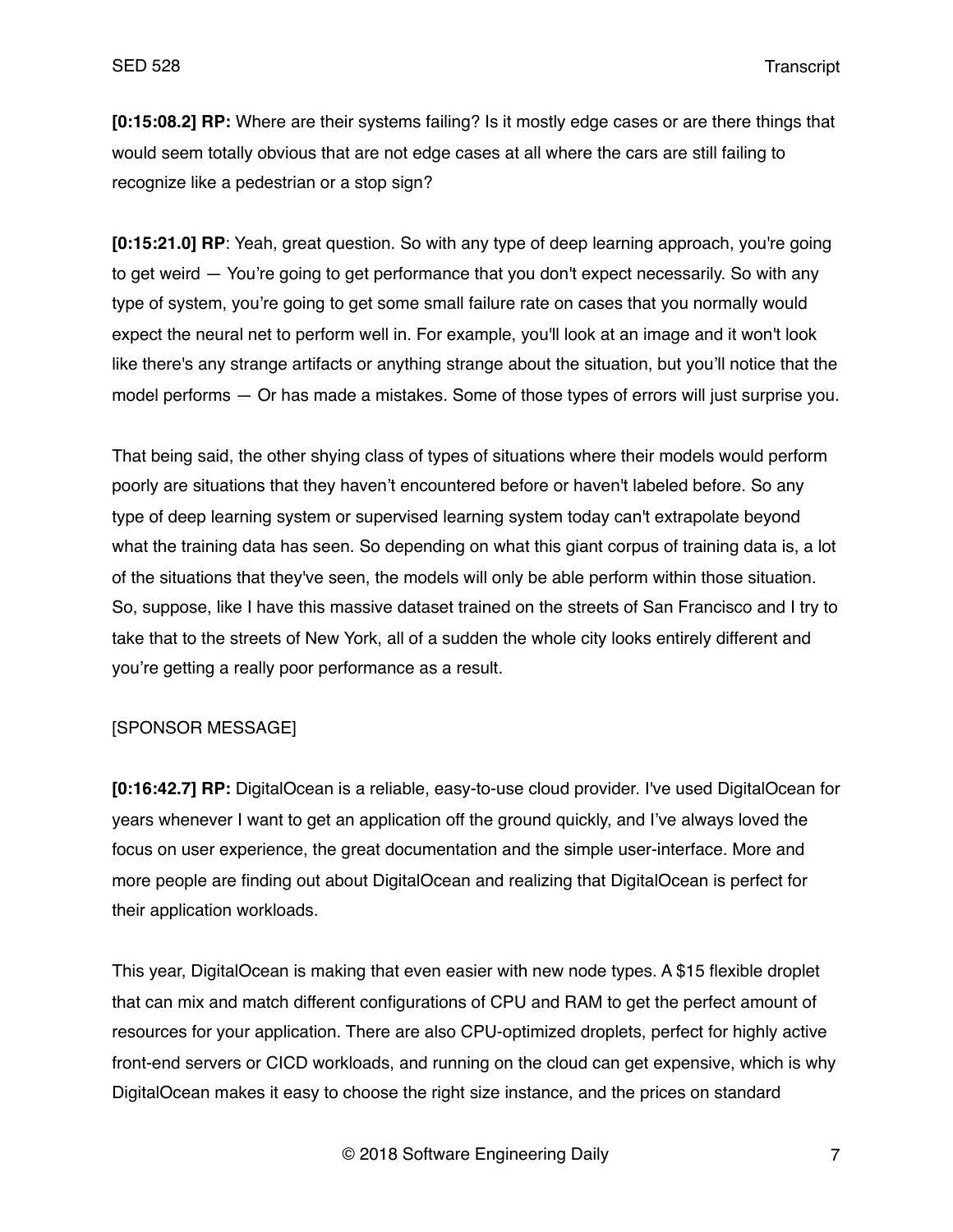instances have gone down too. You can check out all their new deals by going to do.co/sedaily, and as a bonus to our listeners, you will get \$100 in credit to use over 60 days. That's a lot of money to experiment with. You can make \$100 go pretty far on DigitalOcean. You can use the credit for hosting or infrastructure and that includes load balancers, object storage. DigitalOcean Spaces is a great new product that provides object storage and, of course, computation.

Get your free \$100 credit at do.co/sedaily, and thanks to DigitalOcean for being a sponsor. The cofounder of DigitalOcean, Moisey Uretsky, was one of the first people I interviewed and his interview is really inspirational for me, so I've always thought of DigitalOcean is a pretty inspirational company. So, thank you, DigitalOcean.

# [INTERVIEW CONTINUED]

**[0:18:49.6] RP:** During our last conversation we explored a lot of different topics of your platform. We explored the business. We explored the interaction between you and the companies that make API requests and also the interaction between you and the scale workers on the platform. So we'll take that a little bit for granted here. Why did you decide to go after this selfdriving car labeling task? To give people a little context, your platform, you focus on very specific tasks, whereas on something like Mechanical Turk, it's totally wide open, where people can specify basically any kind of task. You have schematized well-defined tasks that people can do, like audio transcription or categorization, and then this new one, sensor fusion annotation, where people are labeling data that's coming into cars. So why did you choose this task to work on?

**[0:19:55.5] RP**: Yeah, that's a great question. A lot of what we focus on as a company is trying to figure out  $-$  Or a startup in general, is figure out what are the types of task that we can do where we'll make a huge difference to our customers and ideally work in growth industries, right? One of the reasons why we focus on self-driving in particular is we looked at sort of the state of the world and we noticed, "Hey, artificial intelligence is this massive trend. The technology is sort of there, but largest bottleneck is access to labeled data." There's two large bottlenecks; access to labeled data and access to machine learning talent.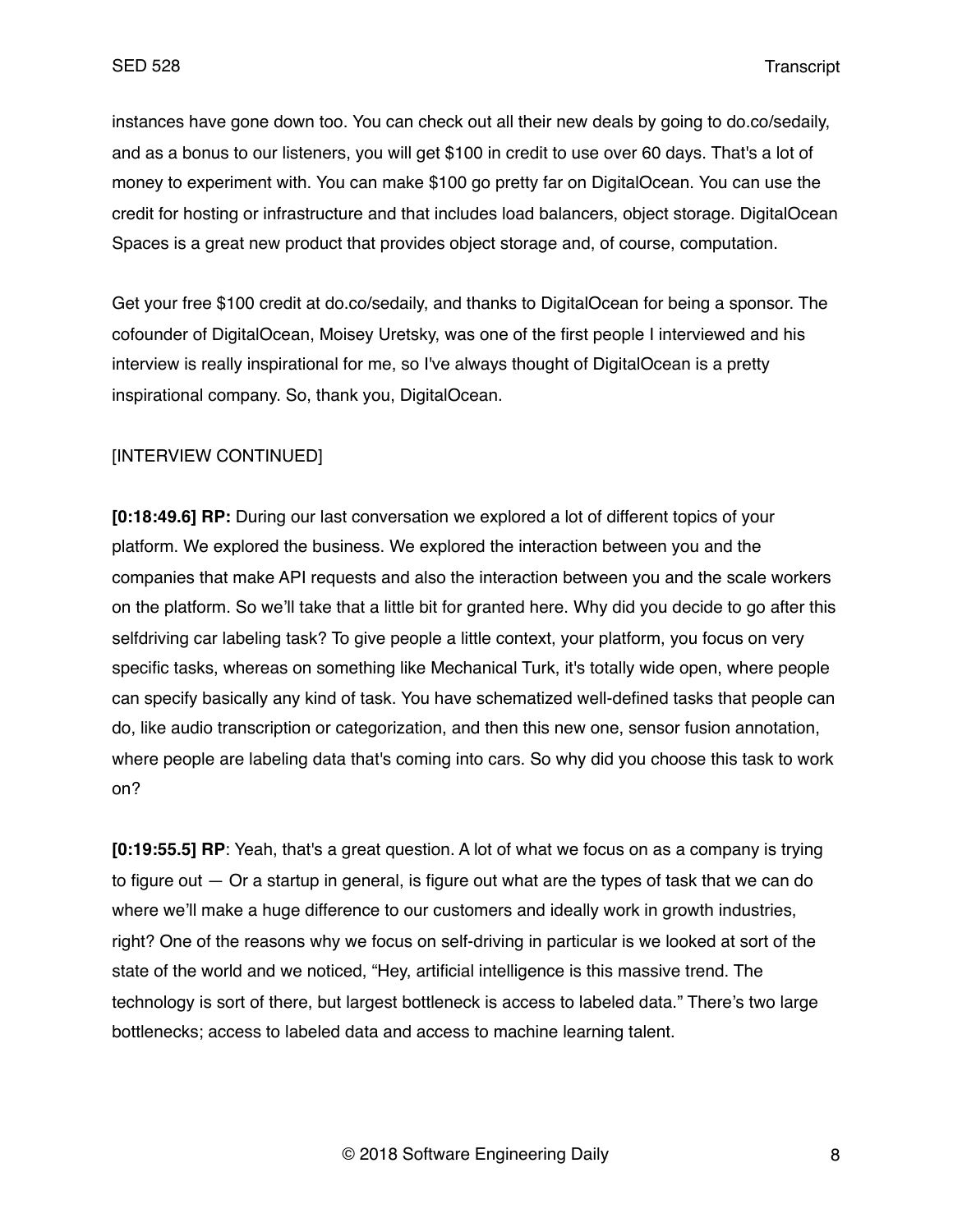We've recognize that, and so we have this understanding that we want to help this massive trend of AI actually happen and figure out what are the highest value ways that we can help produce labeled data for various applications of AI?

Now if you look at where the world is at right now, the biggest capitalize sort of flavor of AI or industry where AI is absolutely crucial is self-driving cars, partially because it's this big existential threat for all of these gigantic companies. But what that means is, is if you want to have an impact by producing AI data labeling and you look at where most of that work is being done in the world, most of that needs to be done for self-driving today.

That being said, as a company, our goal is to help artificial intelligence or help supervised learning actually realize its potential by sort of solving this data labeling bottleneck. So as selfdriving cars goes to production, we'll want to look at the new types of industries that are really important and the new applications of AI that are making a big difference.

**[0:21:40.9] RP:** And the term here is sensor fusion annotation. Explain what that term means; sensor fusion annotation?

**[0:21:48.9] RP**: Right. So all of these companies have a variety of different sensors that are on their vehicles, so they have cameras obviously, they have lidars, they have radars, they have GPS, they have IMUs. They have a ton of different sensors so that they have a couple of things. Some of the sensors give them different things than the other sensors. For example, lidar gives you a really good 3D and depth perception, whereas as images [inaudible 0:22:17.0] can let you recognize things both close and far very well. In addition, they provide redundancy on top of each other.

So for an object that you see in lidar, you can verify and cross reference versus the images or the radar that there actually is an object there, and that helps even in cases where your machine learning models might fail. It helps you be redundant and still have overall very high accuracy.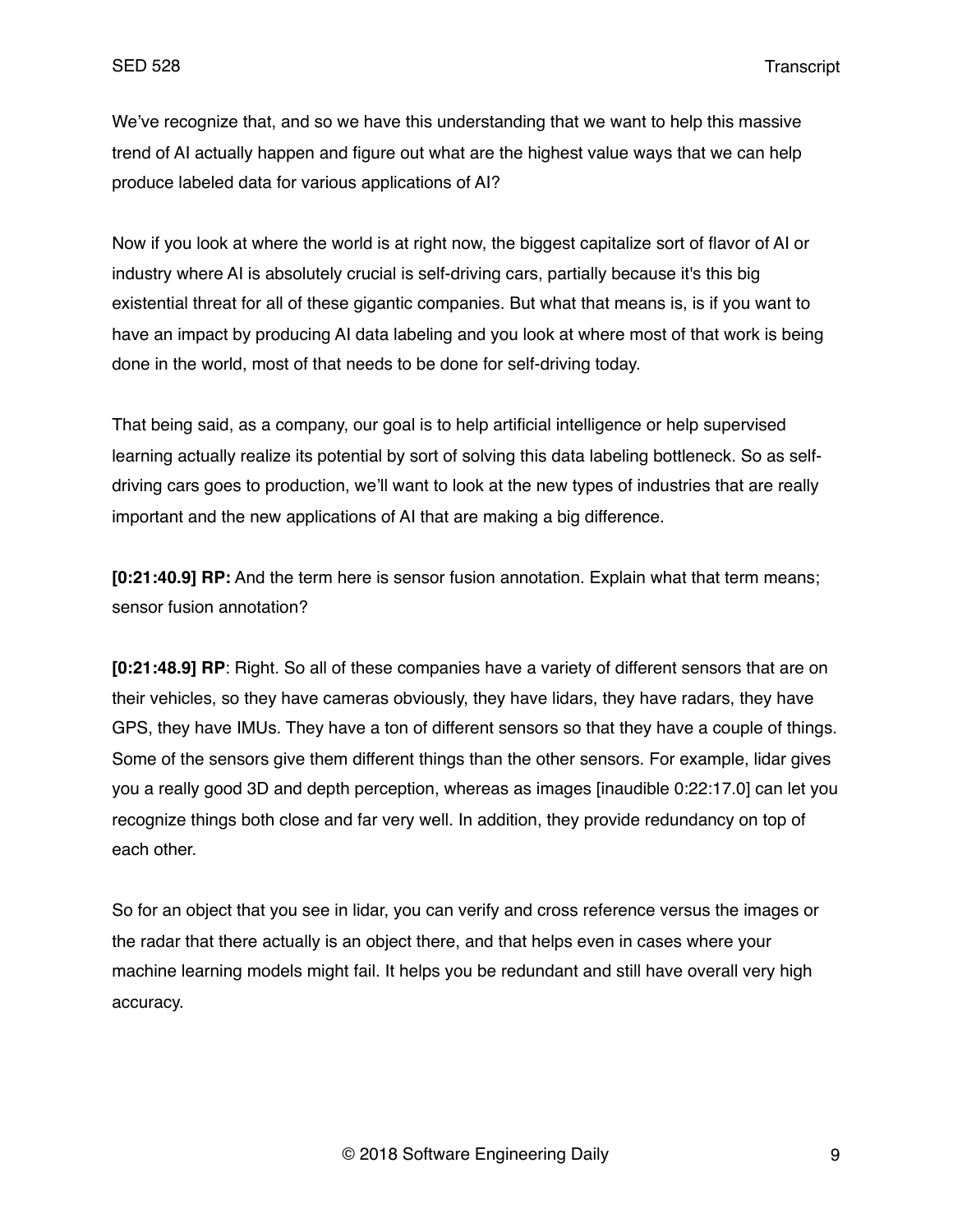So with our sensor fusion product, all of these companies, we noticed that they have [inaudible 0:22:47.5] sensor data and they really want to be able to combine it all and label it altogether. That's what we've been able to provide with our sensor fusion product.

**[0:22:56.5] RP:** So when you take a car, for example, that's got lidar and — What? It also has radar? Like it will have both of those things going at the same time?

**[0:23:05.8] RP**: Right. Exactly. So our labelers will label lidar, radar, camera images, basically whatever sensor that these companies want to throw at us altogether.

**[0:23:16.2] RP:** So you send all of those sensor data time series to the same scale or do you send them to different workers?

**[0:23:25.0] RP**: That's a great question. So in general, with our task pipeline, we do a lot of work to optimize everything about our process to make it as robust as possible. Similarly, we want to make it as redundant as possible, as high-quality as possible. Actually, we do a combination of both where we'll split up the sensors, give them to different scalers, but we'll also sometimes give the scaler more than one at a time so that they can do a higher-quality job while they're doing the task, and then we [inaudible 0:23:53.4] where we combine all of these results and then send them back.

**[0:23:56.9] RP:** So why don't we take a step back? Why don't you explain the workflow, the end-to-end workflow for a company? So I think you've got like Uber, and Alphabet and voyage. Explain the workflow for one of these companies who is using the labeling platform? How do they onboard? How do they start sending requests and what do they need to give you?

**[0:24:21.7] RP**: Yeah, great question. So the onboarding is easy. Obviously we're an API first company, and so we try to just — One of the developers at one of these companies will interact with us and read the API docs and let us know if they have any questions and be able to play around with our test API keys, etc.

How they get started is they will decide what all the data they want labeled is, and usually that's a pretty large corpus of data that they want labeled, and then they will send us through the API

© 2018 Software Engineering Daily 10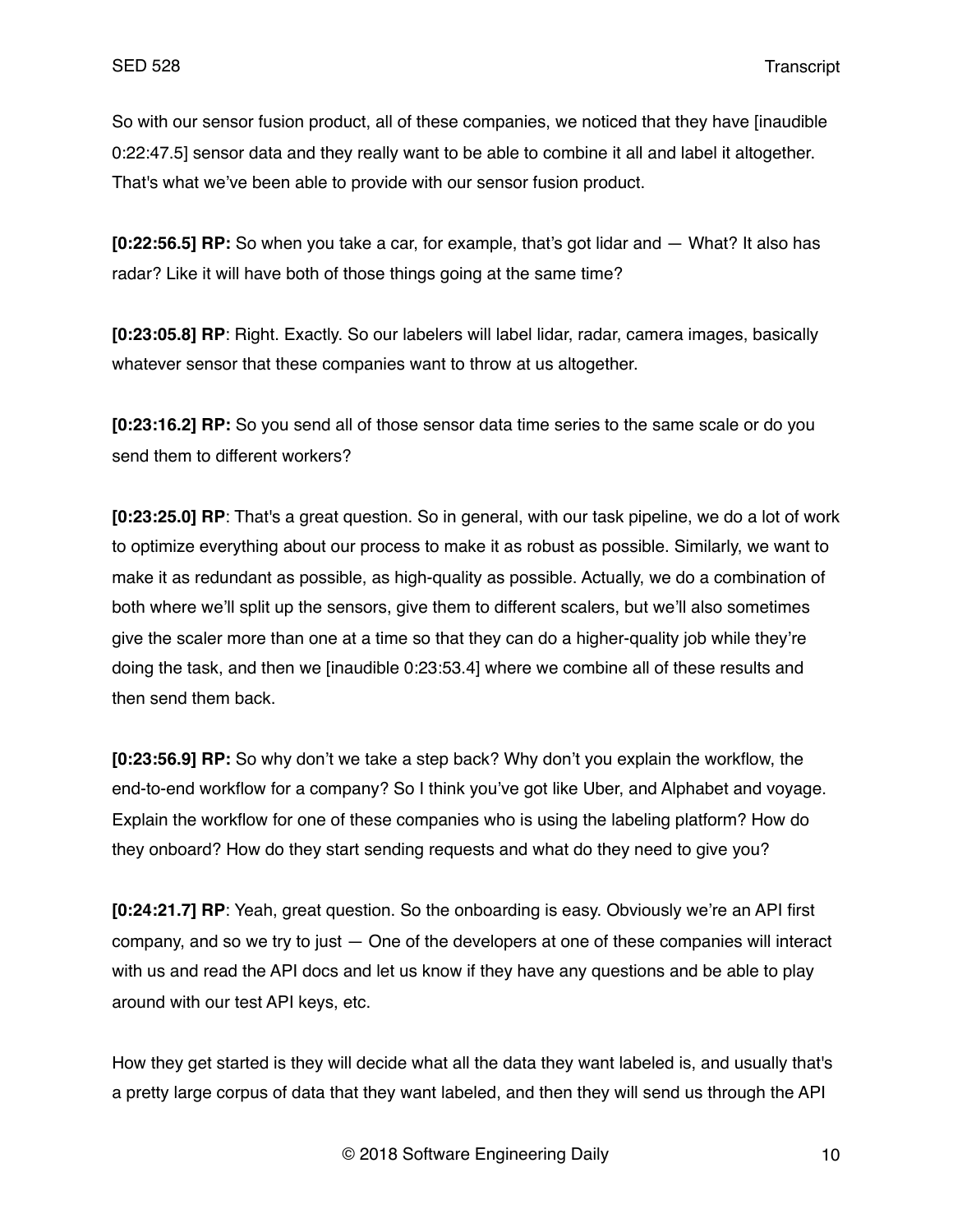all of the image, or lidar, or radar data that they want us to label. They'll send it all through the API and then pass that. They don't really need to worry about it. We'll do all the work behind the scenes of getting all these data labeled with the combination of machine learning in humans and then just send the results back to them via a callback.

**[0:25:11.0] RP:** So you have some machine learning on your own platform for labeling.

**[0:25:14.3] RP**: Exactly. Yup.

**[0:25:15.6] RP:** Okay. I didn't realize that and I guess you get economies of scale, no pun intended, since you have all of these different companies that are putting data through your system. So you get entire set of all of those requests that you can feed back into your algorithms. That's pretty interesting.

**[0:25:36.5] RP**: Yeah, definitely. I think the main thing that we're excited about is it's really clear that for all of the data that needs to get labeled, to be labeled for self-driving cars to get on the road, you can't really afford to have it be this totally manual process. We've actually seen this. This has happened in the past through sort of history of tech, where they are sort of two famous examples. The first is Google maps with all their mapping operations. There's obviously tons of human labeling that went into producing the high quality maps that you can enjoy on your phone or your computer, and that was done as this massively manual operation initially, and then over time they were able to build in automation to be able to make it more efficient.

Similarly, with Facebook and their content moderation, they've made major strides in being able to automatically categorize content depending on whether it's like automatically moderate content, using all these data that they have while still kicking back their human when they're unsure.

**[0:26:40.0] RP:** I'm surprised that Alphabet — You have Alphabet as a customer. You would assume that they have this on lock. Are they using you just as another point of reference, or can you say anything about like why on earth would they use — I mean, no offense to you, but I mean it's Alphabet. Like why do they need scale for this kind of task?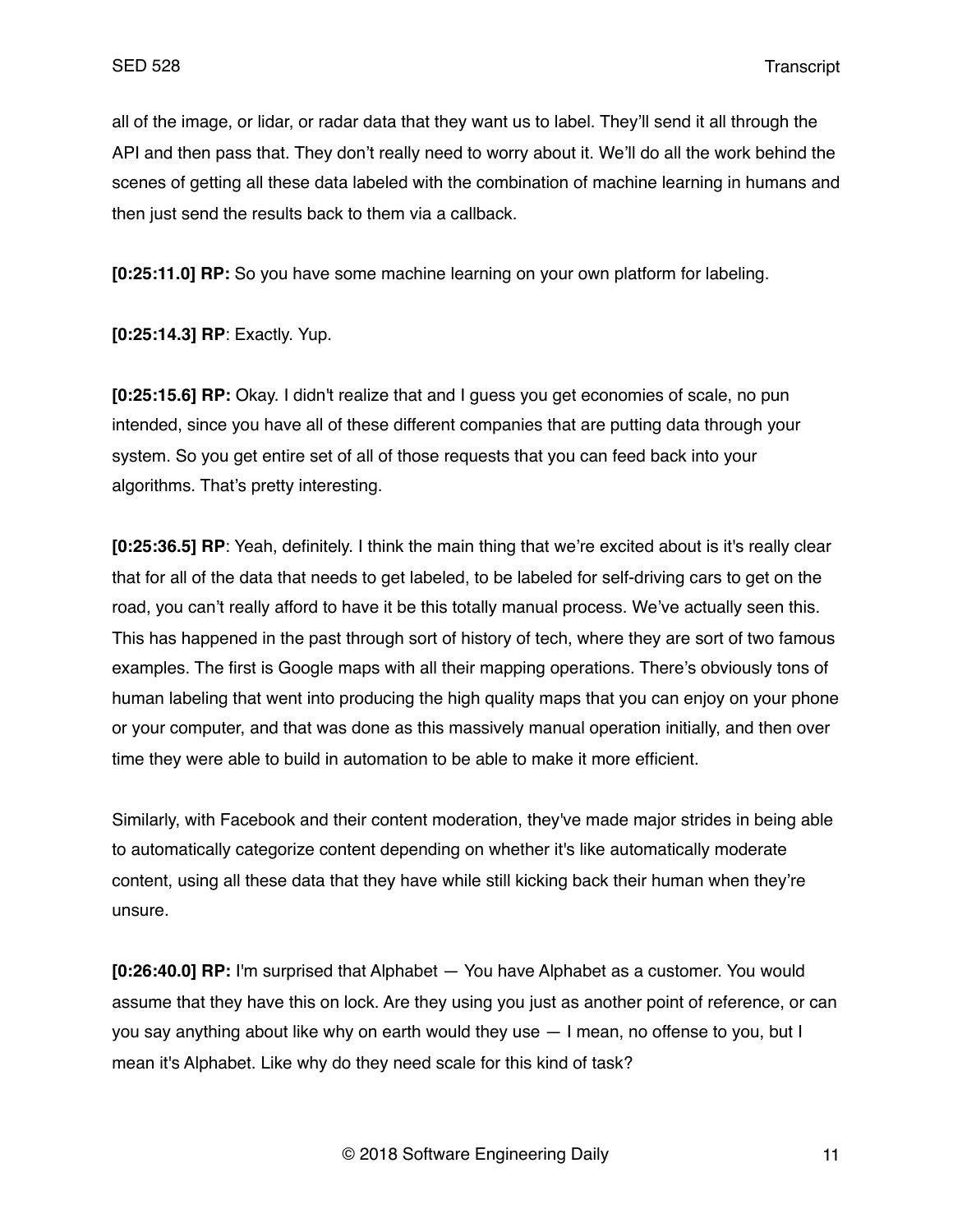**[0:27:02.0] RP**: Yeah, that's a great question. Honestly, I think the answer basically lies in the fact that big companies are big companies, and so while Alphabet itself might have core competencies in producing labeled data, and they definitely do, they definitely, definitely do, it's still the case that interacting with those internal teams could be a slow and low NPS. Like, basically, in an unhappy process for the internal customers, and if these internal customers really want to get moving quickly, then they want to be able to work with, basically, the best people around to solve that problem for them. If that means that a startup is going to be able to provide them better response times, better quality, a better API, etc., then they'll make the internal decision to use it.

**[0:27:47.1] RP:** Yeah. I mean, it's not like that saves them money, because if they were to go through the processes of finding the right internal team and getting into their internal teams a work queue and getting the task going, then all of that time spent, relative to what they would be doing with Scale API, is money spent. So that's pretty cool.

So when someone tees off an API call to you infrastructure, so they've got, let's say, lidar and radar data and the call says, "Identify all the bikers and people walking on a sidewalk in this video. What's happening? Give me the end-to-end thing that happens from your infrastructure to the scale workers who receive the task? Give me the end-to-end story.

**[0:28:36.7] RP**: Yeah. So it's hard to go into too much detail primarily because of two things. First, we're experimenting a lot and it varies a lot from request to request just because we're trying a lot of things to try to improve the quality and do the best job for our customers. The other thing is there are some things that we do that we feel are proprietor or that are sort of special to being able to produce really high quality.

That being said, roughly what happens is a request will come in to our system and we'll initially evaluate it with our machine learning algorithms, and then depending on whatever that result is, it will kick to human. That human will go through and verify the quality of it and we'll do a bunch of work to basically ensure that the quality of it is very good. Then we have a bunch of preprocessing and post-processing steps on the data just to make sure that we're able to ingest it properly, that our customers are seeing it properly and they're able to send it back properly, and then we'll fire back or call back to the customer.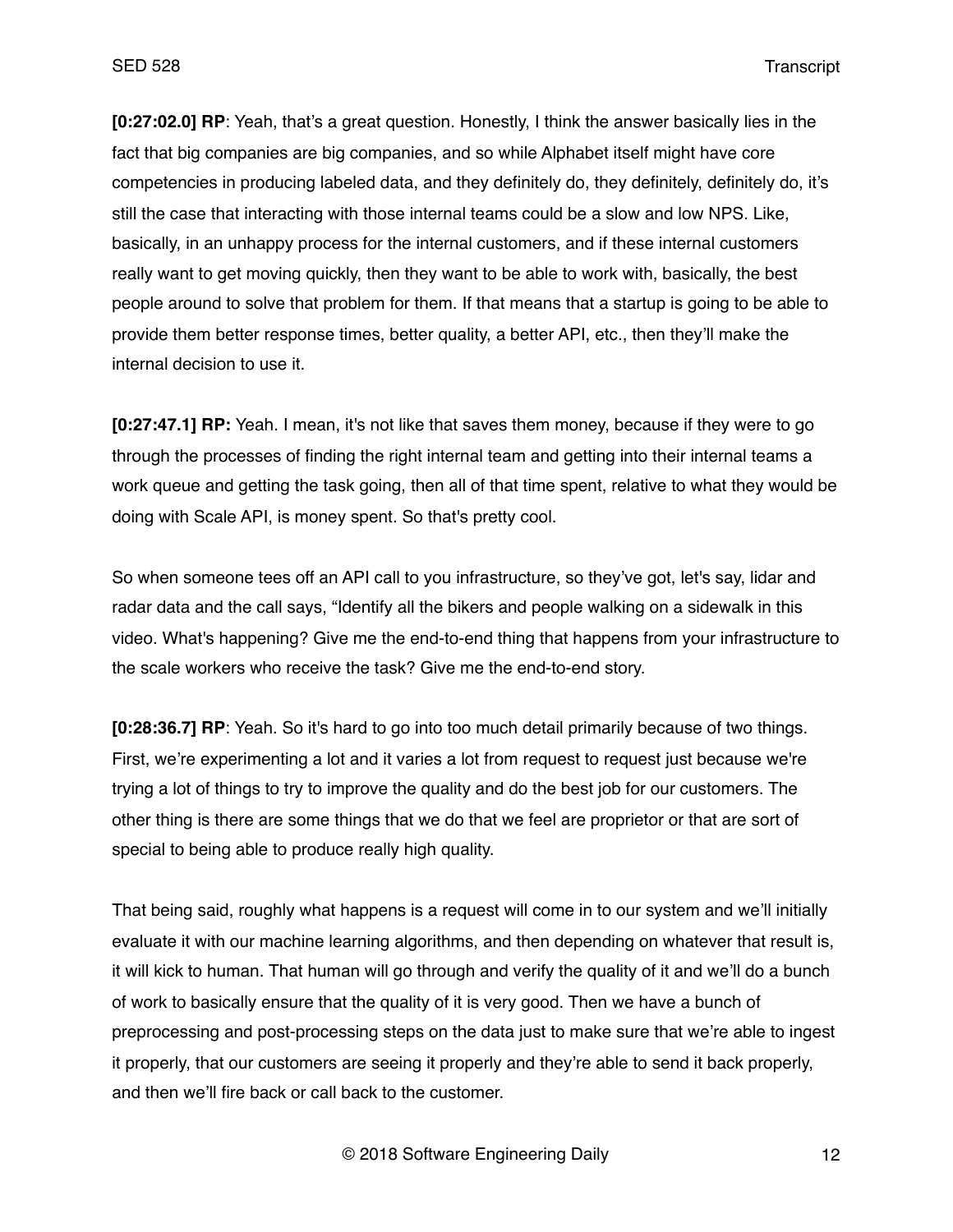**[0:29:32.6] RP:** Can you give me a description of your infrastructure, just kind of the underlying infrastructure?

**[0:29:39.3] RP**: Yeah. That's an interesting question. There's basically, what I would say, there's two main types of buckets of types of infrastructure that we work with. There's machine learning infrastructure and then there's like core, just like systems infrastructure to handle all the data that's coming in and being able to processes it and being able to handle it. For all the machine learning infrastructure, we happily use TensorFlow for essentially all of it and are able to get quite far using a combination of GCP and AWS using TensorFlow. Then for the rest of it, I think we're getting to the day and age — And this is really interesting, where a lot of systems infrastructure is sort of solved if you use Docker — If you use Docker intelligently with — Or these AWS services, like ECS, or they just launched like a Kubernetes solution. We use a lot of that to basically make the problem easier on ourselves.

**[0:30:32.4] RP:** I was talking to the guy who manages a lot of the infrastructure thumbtack and he was talking about when they moved to ECS, their sleepless nights went away. It was just so much easier to manage their infrastructure.

**[0:30:49.3] RP**: Yep.

**[0:30:49.5] RP:** It sounds like something similar has happened with you.

**[0:30:51.8] RP**: Yeah. I mean, I think general, it's really interesting for me. So I used to be at Quora running much of infrastructure, and everything was on EC2. There was so much infrastructure work to make it all function properly. But that compared with the world today where you can use Docker and get so much like reliability and niceness out of how everything you do works, it's just kind of crazy.

**[0:31:16.9] RP:** Speaking of Quora. So for a very long time, I wanted to work at Quora, because I found the company — I found the product incredible. I found the people who work there to be totally brilliant. I also find the company really underrated. What did you learn there? What did you learn that you think was unique from your time at Quora?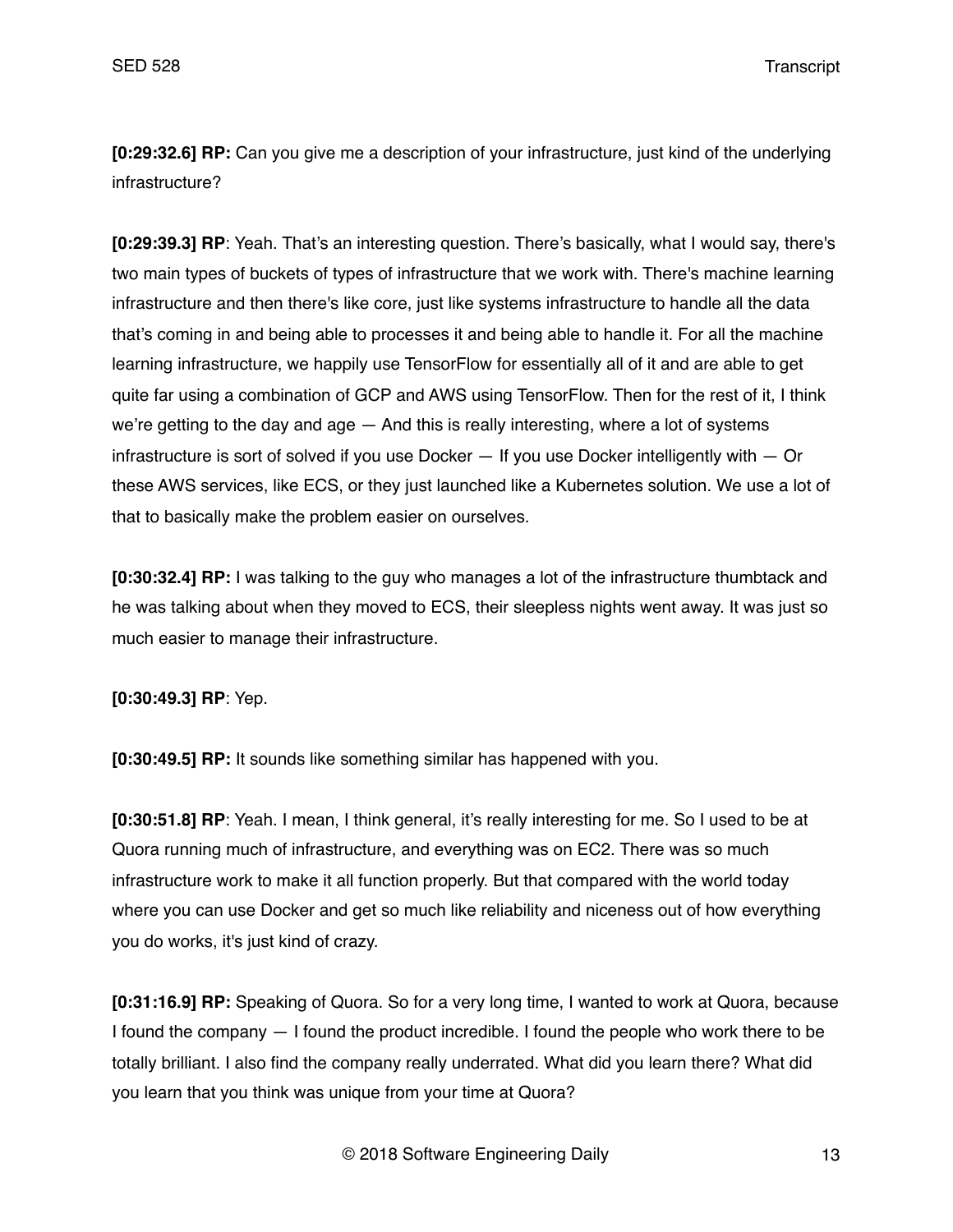**[0:31:38.1] RP**: Yeah, that's a good question. So I think the first thing, and this really was just like this culture of the company, was really aligning around metrics and being very data-driven as a company. This manifested in a bunch of ways. Obviously, there were metrics that we used to track our progress, but there's this gigantic data science — Or not gigantic, but there was this dedicated data science team all focused on building these metrics and being able to understand what was going on behind the scenes, and that was  $a - N$ ow that I'm learning, like a very unique environment compared to a lot of other companies just because it was so focused on the data and so driven by these changes in the metrics. Quora actually built their own AV testing platform and that's actually really, really good. I mean, it's better than Optimizely, for example, when I tried Optimizely later, and that was really impressive and it just sort of showed this massive dedication to data.

The other thing is Quora had this large authentication of machine learning as well. Machine learning is really important to the product in terms of feed ranking, answer ranking, understanding answer quality, being able to send you the content that you want, and being in an organization that value that so heavily was really great for me being able to understand like what every company would have to work, what every company would have to operate like in a world where machine learning is sort of table stakes.

#### [SPONSOR MESSAGE]

**[0:33:12.0] RP:** When you're building an application, you need it to be fast, secure and always evolving. With Kubernetes engine on Google Cloud Platform, developers can deploy fullymanaged containerized apps quickly and easily. Google has been running production workloads in containers for over 15 years. Google builds the best of what they learn into Kubernetes, which is the industry-leading open-source container orchestrator.

Kubernetes engine combines automatic scaling, updates and reliable self-healing infrastructure with open source flexibility to cut down development cycles and speed up time to market. To learn more about Kubernetes engine, visit g.co/getgke. That's g.co/getgke. G.co/getgke.

Thanks to Google Cloud for sponsoring Software Engineering Daily.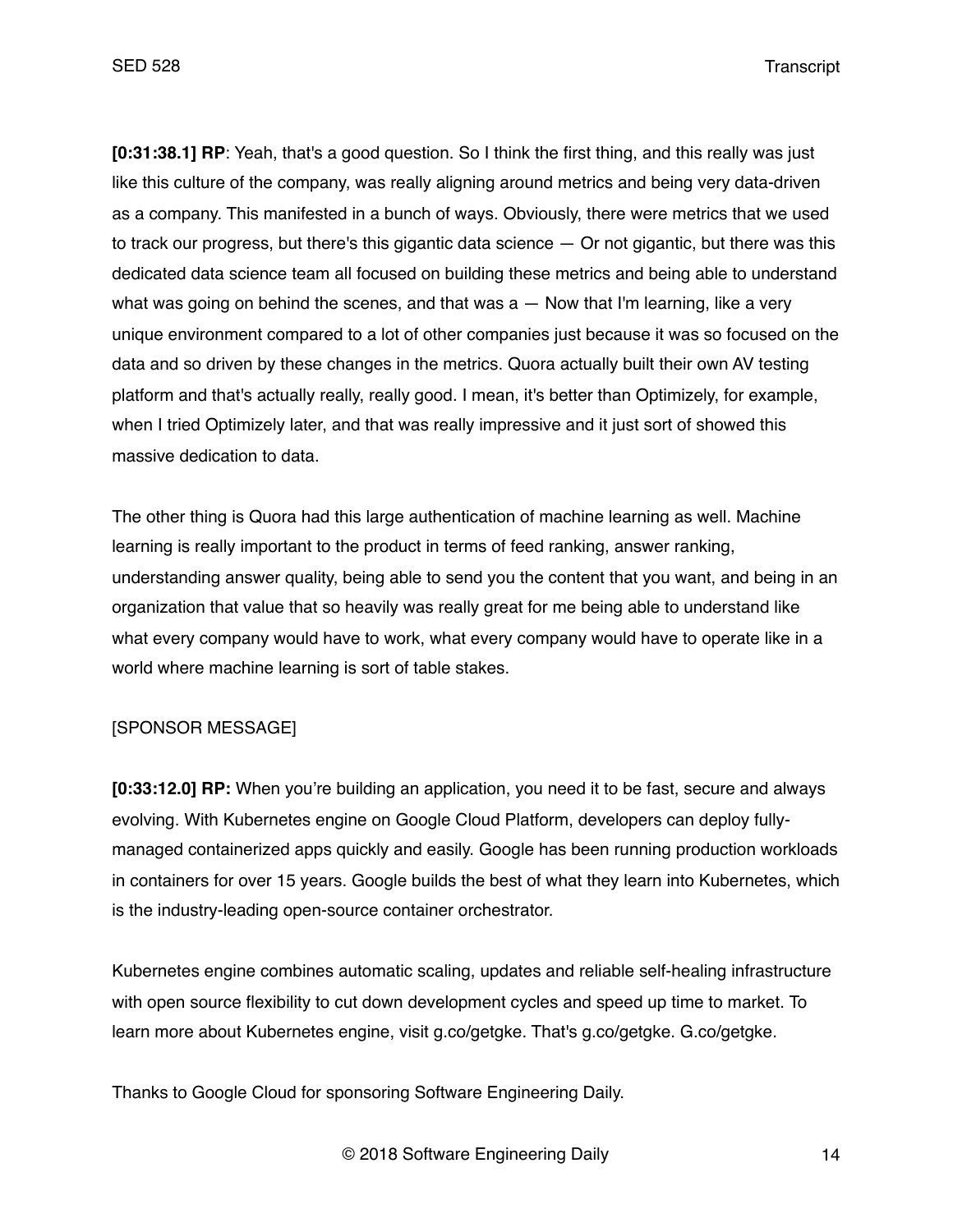# [INTERVIEW CONTINUED]

**[0:34:17.0] RP:** It sounds like that has been deeply integrated into your product, because you've got this constant testing that you need to do between the machine learning models that you've built and the people that you can tee off tasks to. Have you had to build your own internal A/B testing system or are there useful solutions that you can build off of that you find to be flexible enough to suit your needs?

**[0:34:46.0] RP**: Yeah, that's a great question. I mean, Quora, because of sort of when they got started and, honestly, sort of the background of the company, they'd ended building a lot of things in-house, which a lot of it is because when they got started, like there was a lack of ecosystem around all of these different sure products for companies to use to be able to move faster.

Fast-forward to now, we're working on scale. It's actually pretty incredible. We're in this time of product development and technology development where a lot of the building blocks out there are already built for you, to like Stripe, and Twilio and Optimizely, etc., Segment, and so you can —

**[0:35:27.5] RP:** React.

**[0:35:28.2] RP**: Exactly. Yeah. We take as approach, and a lot of startups an approach of relying on a lot of the technologies that have already been built just to give you the opportunity to move faster, to build stuff that's core to your company as complete as possible.

**[0:35:45.5] RP:** But A/B testing, not nothing you can comment on.

**[0:35:49.3] RP**: Right. A/B testing, we have not built out a totally in-house solution. I don't think we haven't needed to.

**[0:35:54.8] RP:** Got it. What did you learn from Adam D'Angelo, the Quora CEO?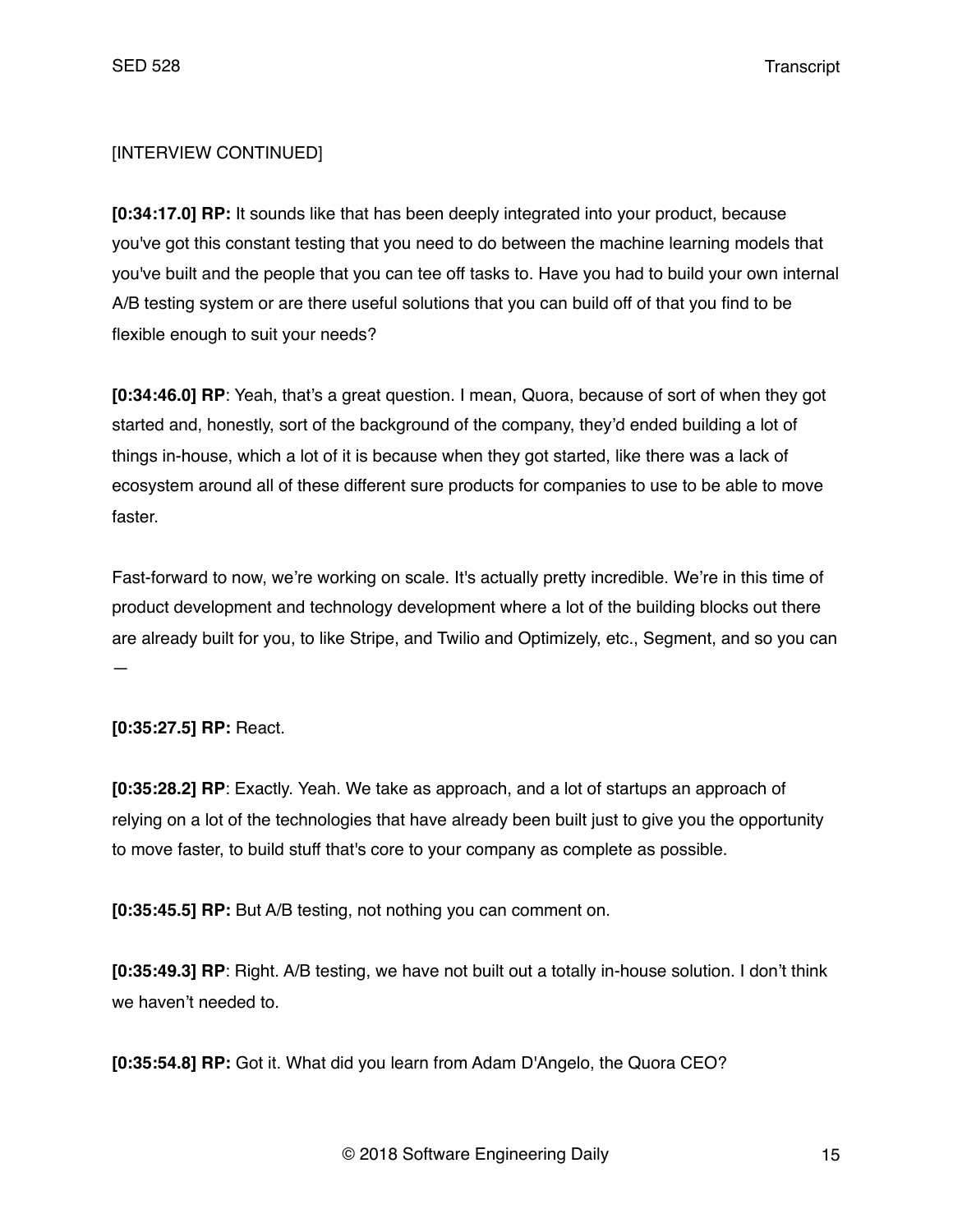**[0:35:59.7] RP**: In general, a lot of things. He's an extremely thoughtful guy, very intelligent, and also makes great decisions. I would say the most important thing that Quora really adopts, and they're all very aligned on this, is having a extremely long-term view for the company and being super focused on how do you build sustainable consistent value over time as a company and not get caught up in sort of any metrics or caught up in things that actually aren't productive for producing long-term value.

Probably one of the best examples of this is Quora is so focused on having high quality content on the website that, honestly, for any type of social product, like if you enforce that level of quality, it obviously limits like how viral it's going to be or how social it's going to be, because you can't have some — You can have low-quality content. So it's not going to sort of blow up like a Twitter or a Snapshot. But what that means is all these content that you're building on this platform over time, it's indexable, it's all really high-quality content, it's all very valuable.

As you build up —

**[0:37:07.6] RP:** It's durable.

**[0:37:08.7] RP**: Exactly. So as you build that up over time, you're continuing to build long-term value into the future.

**[0:37:14.4] RP:** Yeah, definitely. Back to self-driving discussion. So you have, again, most of these major players as customers. You got Cruise, and Alphabet and Uber. Hadn't these companies built their own labeling pipelines? I mean, does is come back to the same question, as the company can be so big that it's just hard to — If you're some random engineer at Cruise and you don't have an ear with the labeling team, you go off to scale. I mean, it seems like labeling is such a core competency at these companies. I may, I know you said earlier, it was not. But yeah, I mean, do the scale manage to fit in comfortably into their labeling pipelines? I mean, what was the process of winning them over or onboarding them?

**[0:38:06.4] RP**: Yeah, that's a great questions. I think with any customer, the way that we win them over is just sort of with the quality of our technology, the quality of the data we're able to provide back, the capabilities that we have. Really, like the main cell to any company is, "Hey, if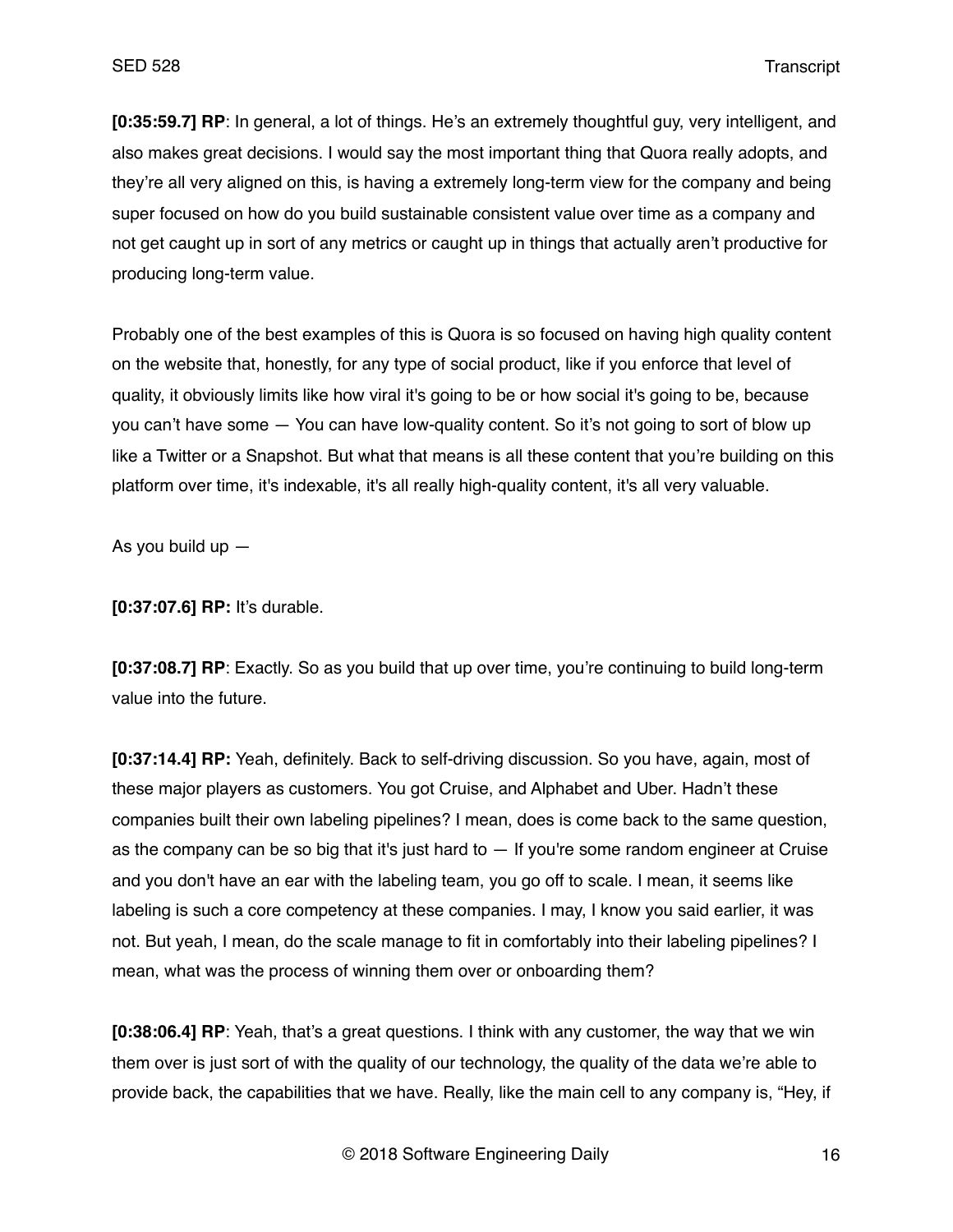you scale, you're going to be able to accelerate your own efforts significantly. In the world of self-driving, there's so much competitive pressure that everybody is just trying to ship as clearly as possible, but anything that I can give them an edge in terms of shipping faster is massive or is immediately interesting to these companies. I mean, that's a lot of the reason why they would engage with us.

The other thing I would say is, it does make a lot of sense in general for one company to be focused on this labeling problem, sort of know the ins and outs. Like our entire company is focused on how do you get high quality work out of people doing tasks on the internet? That allows us to operate a lot better and get a lot more efficient, produce higher quality. In general, just do a better job than an internal team at these companies who isn't like solely focused on this problem and getting all of these customer demands from all these [inaudible 0:39:16.7] customers and being able sort of understand where the whole market is going, etc., etc.

By that, I mean — And this is sort of a tentative of any B2B software is like because we as a company are fully invested in the problem and are going to be fully invested into making our product better in every single way, every single day that we operate, we're going to  $-$  If we do a better job now than some of these internal teams, then we'll continue to do a better job as time goes on.

**[0:39:40.6] RP:** How do you think about pricing?

**[0:39:42.0] RP**: That's a question. I think for us, we take a lot of inspiration, honestly, from AWS, and I think a lot of — We view ourselves as an infrastructure company. A lot of infrastructure companies sort of have to take inspiration from AWS based on their massive, massive success, but a lot of what we try to do is we aren't trying to necessarily gouge or customers, which you might wish some companies obviously do, like a lot of very big enterprise companies do. But we're just trying to do is be able to offer sustainable infrastructure, because we really believe that every single company is going to be needing labeled data in some way, shape or form as they try to make this transition to an AI world. So our goal is to become the AWS of that. By that, I mean, we want to provide fair prices to all our customers that they can rely on and build the businesses.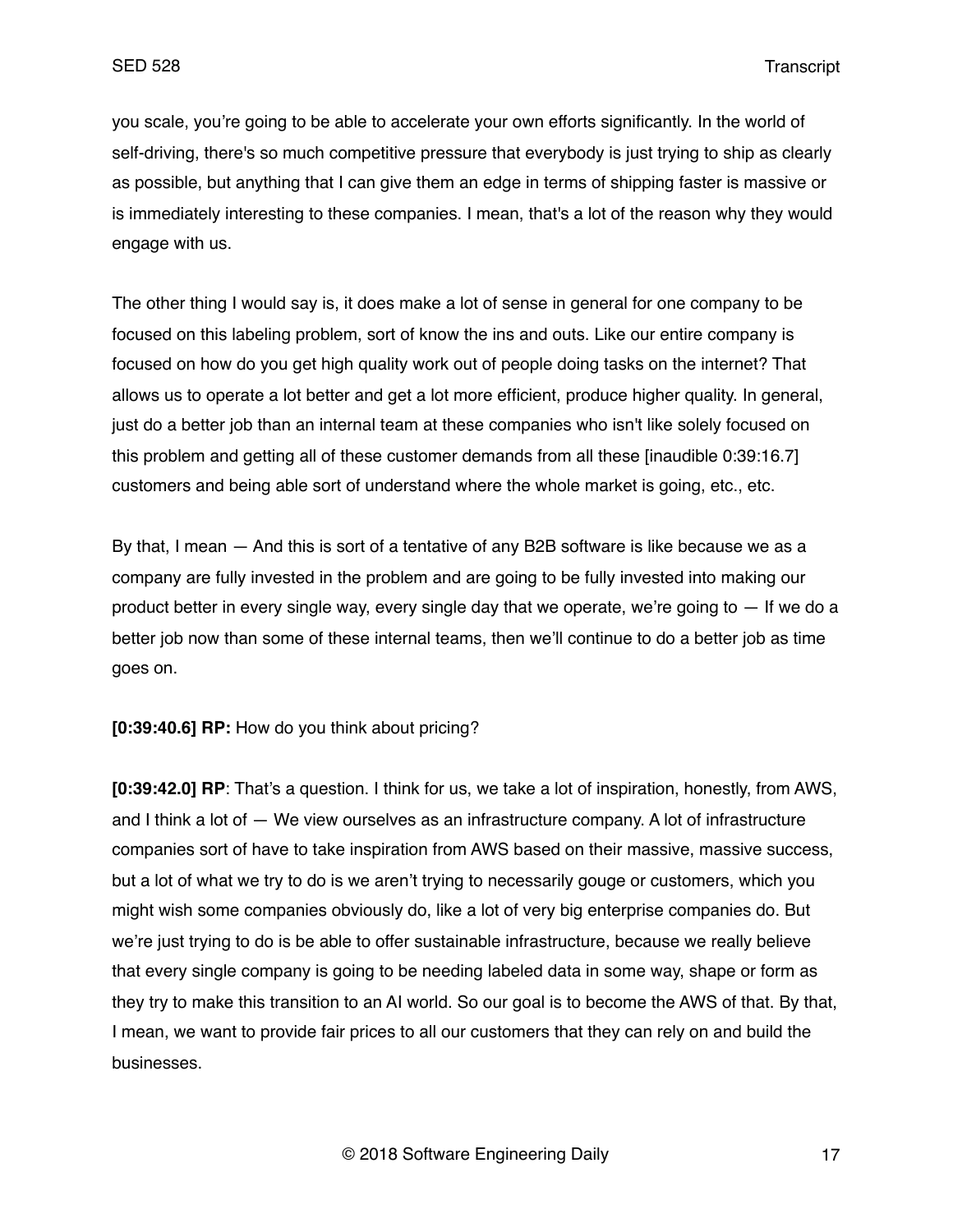**[0:40:38.2] RP:** When you go into a new vertical, like the self-driving car data label — I should stop saying self-driving labeled, because it's useful for drones and other kinds of robotic cameras and stuff. But when you go from market to market — So you've also got audio transcription, for example. So can you kind of replicate the same strategy going from audio transcription to the sensor fusion API, because it's essentially the same thing where you've got a complex set of  $-1$  quess unstructured data is how you would define it, like audio is unstructured data, sensor fusion data is unstructured data, and you've got a model that you can run the task against, and then you've also got humans that you can run the task against. Is it basically the same when you're looking at audio transcription versus sensor fusion, or did you really have to reinvent the wheel when you stood up sensor fusion? Like how much of the patterns from previous labeling tasks, like audio transcription, were you able to port to this new project?

**[0:41:46.4] RP**: Yeah, that's a great question. So I would say, in general, we try to build as much reusable infrastructure as possible, and this goes into the last point of just how we want everything that we do to continue to build for us, long-term value for our platform so that we can be able to produce a better and better service no matter what over time.

So we try to use as much reasonable infrastructure as possible. Similarly, we have a bunch of sort of institutional learnings at our company about how do you actually do the best job with a lot of these work, and all that institutional knowledge saves a lot of time and development process, so we just know what's going to work and what's not going to work.

Basically, I would say it's closer to the fact that you're right, we can actually reuse a lot of the same playbook reviews, a lot of the same infrastructure reviews, a lot of the same product learnings as we have in the past to be able to stand up these new types of tasks.

**[0:42:38.9] RP:** There are so many dimensions to the scale of products. So you've got a bunch of different APIs that you need to maintain. You've got sales. You've got customer success. You've got this giant fleet of scale workforce people. What has been the hardest aspect of scaling your hiring process and scaling your org structure?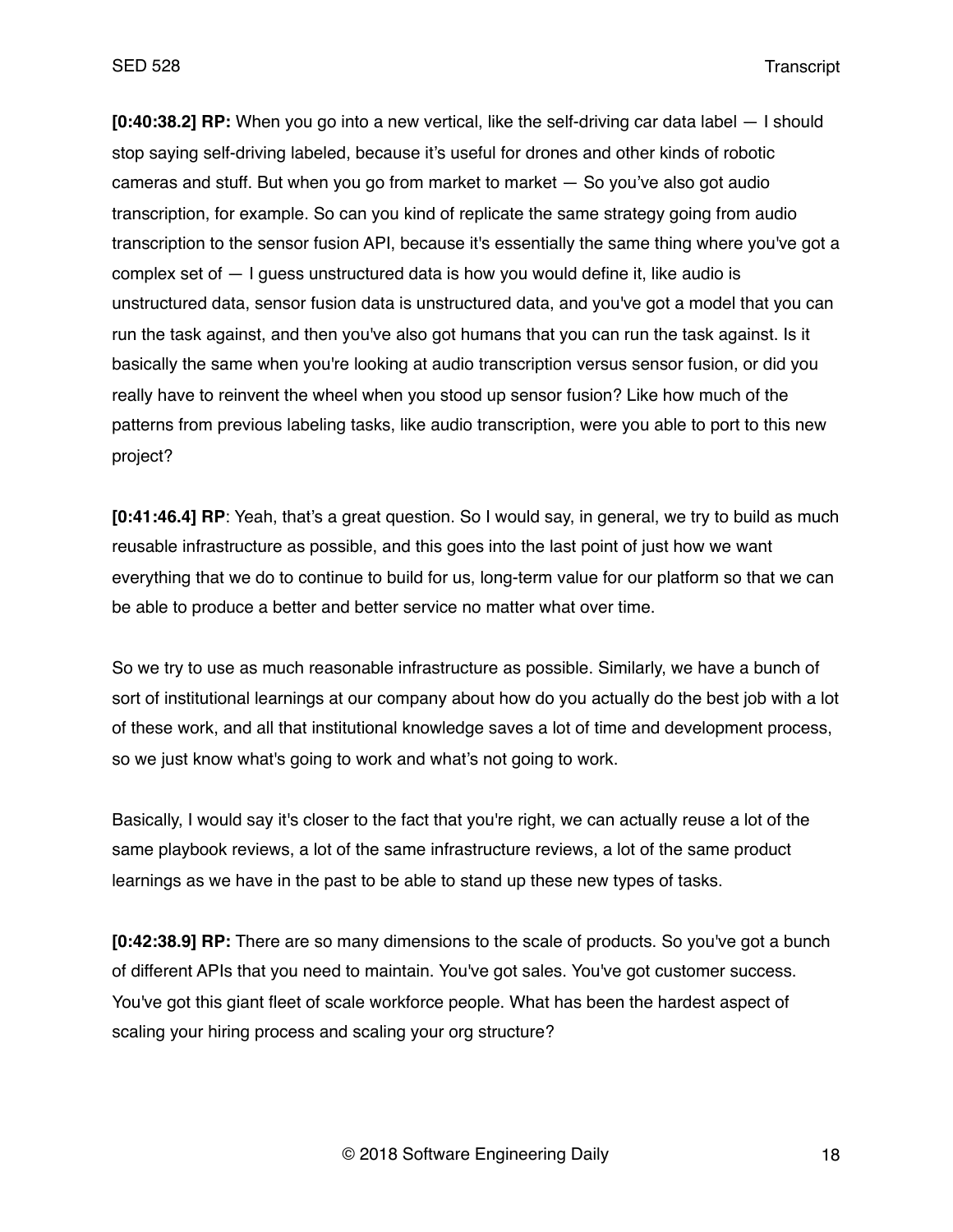**[0:43:05.5] RP**: So I think if you talk to probably almost any startup early on, a lot of the main sort of challenges or the main the main things to consider when hiring are how do you ensure  $-$ Let's just say you're continuing to hire really, really amazing people over time and never compromise on that while still being able to grow and while still being able to grow to hit all the milestones that you need to. Those two things are sort of inherently add-ons. Like you could potentially make a hire for the short term that helps you hit a milestone, but it might not have been the right long-term decision, right?

We adopt a really, really long-term similar to everything else. We adopt the long-term view with respect to hiring, that we want to hire all of the best people out there and we never want to compromise on that. So especially as we scale the team to new types of functions and continue the org with salespeople, with customer success people, with operations people, with more and more engineers, etc., that the number one thing for us is, "Can we hire the best people that we can?" Then as part of that, is really research the interview process and research how you're going to be able to find the best sales people out there. How you're going to be able to find the best customer success people out there, or how you're going to be able to find the best marketing people out there and really do your research to ensure they you're finding the best people.

**[0:44:26.8] RP:** . One of the things I have learned, and I have a couple people that work with me full- time, but it's nothing compared to what you're doing and what many other startup founders that I talked to are doing. But there seems to be just a difficulty or it's a learning process of learning to deal with your own psychology as you build one of these organizations and as you learn to manage people. Is that been a challenge at all? Like how have you learned to deal with your own psychology and manage the inevitable mood swings, the highs and lows and whatnot?

**[0:45:05.5] RP**: I think with any startup you're going to get stuff that goes well, stuff that goes poorly. It's all inevitable. I would say the most important thing is to  $-$  These is all harkens back to this focus in the long-term, but, truly, just focus on — Like have core principles for why you're building what you're building. Have core principles for why you believe that what you're doing is the most important thing for you to be doing and is the most valuable problem for you to work on. So, for us, like solving these massive bottlenecks for the deployment of AI are these very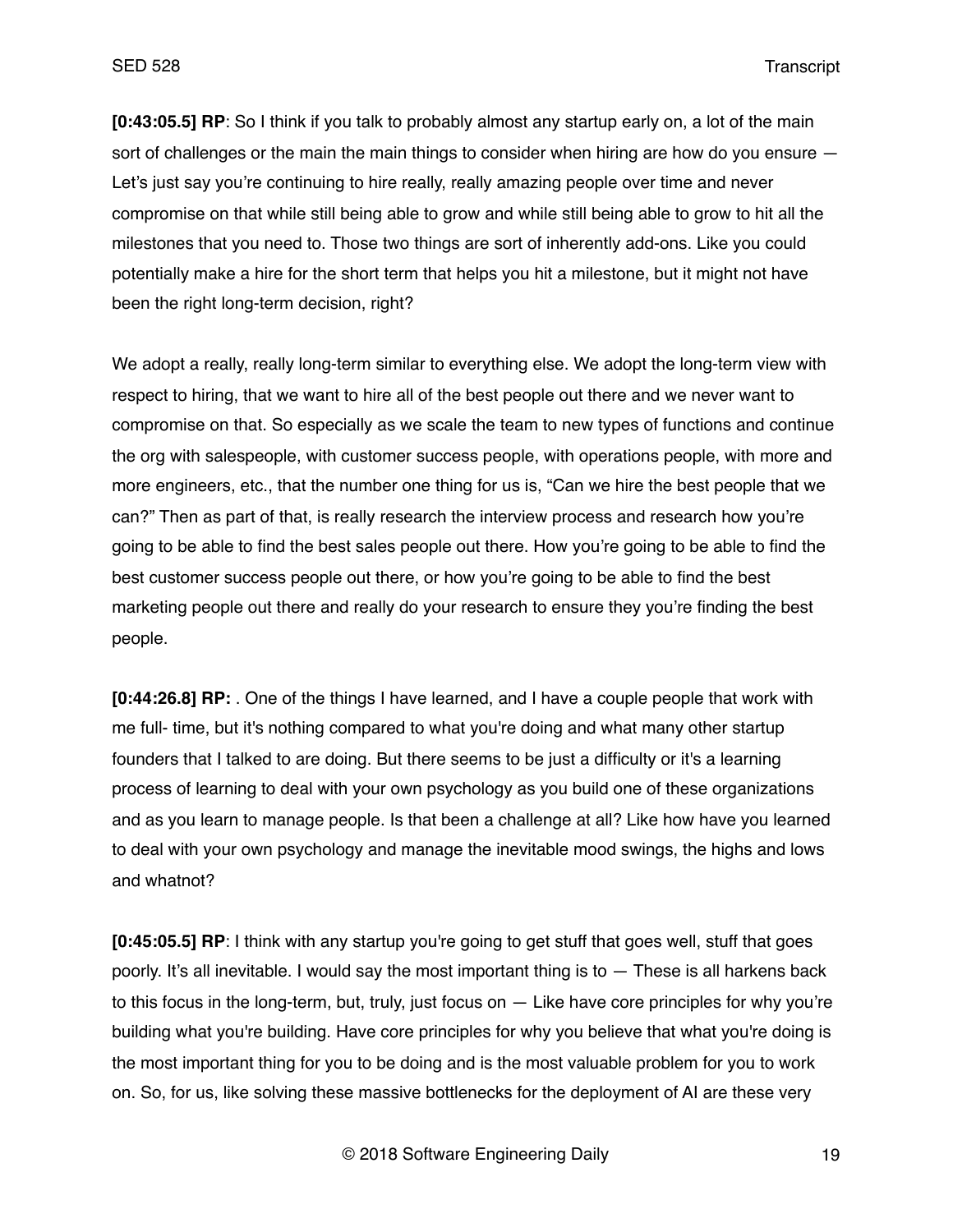important problems and stuff that we're very passionate about. Then whenever stuff goes poorly or stuff goes well, compared to how you expect, go back sort of center along these long-term principles or these long-term motives and be able to use that to continue motivating yourself and sort of balance yourself.

**[0:46:00.6] RP:** Okay. Yeah, it sounds like you're pretty unphased.

**[0:46:03.1] RP**: Well, I would say, right now things are going pretty well for Scale. Obviously, things will go worse and better over time and sort of just about weathering the wave while still building long-term value.

**[0:46:14.9] RP:** Yeah. Indeed. Okay, I think that's a good place to close. Alex, really great talking to you. I remain fascinated by Scale API, and anybody out there who's got self-driving car data, or drone data, or — We didn't really talk about much of the other use cases. What are the other things people can use this API for?

**[0:46:35.4] RP**: Yeah, and it's really interesting. So self-serving car, drone data. In general, any type of robotics data, satellite data, there's e-commerce. There're tons of images on ecommerce that are useful for data labeling as well. There's tons of security footage out there that needs to be labeled. There're tons of — There's like the action footers which are like the Skydio or Gopros of the world that need a ton of data labeled. So there's basically anywhere that you know there's a camera is somewhere where there can be tons and tons of data labeled.

**[0:47:06.9] RP:** You had a vision API for a while, right? Like you've had a labeling API before, but this was new.

**[0:47:14.4] RP**: Yeah, exactly. A lot of the new launch has been really focusing around how do we serve the needs of not just a camera from one of these companies, but a lot of times these companies have either video feeds or hey have more and more data over time, like they have lidar data, they have radar data, and how do you go about supporting all of these really sustainably to produce value for them?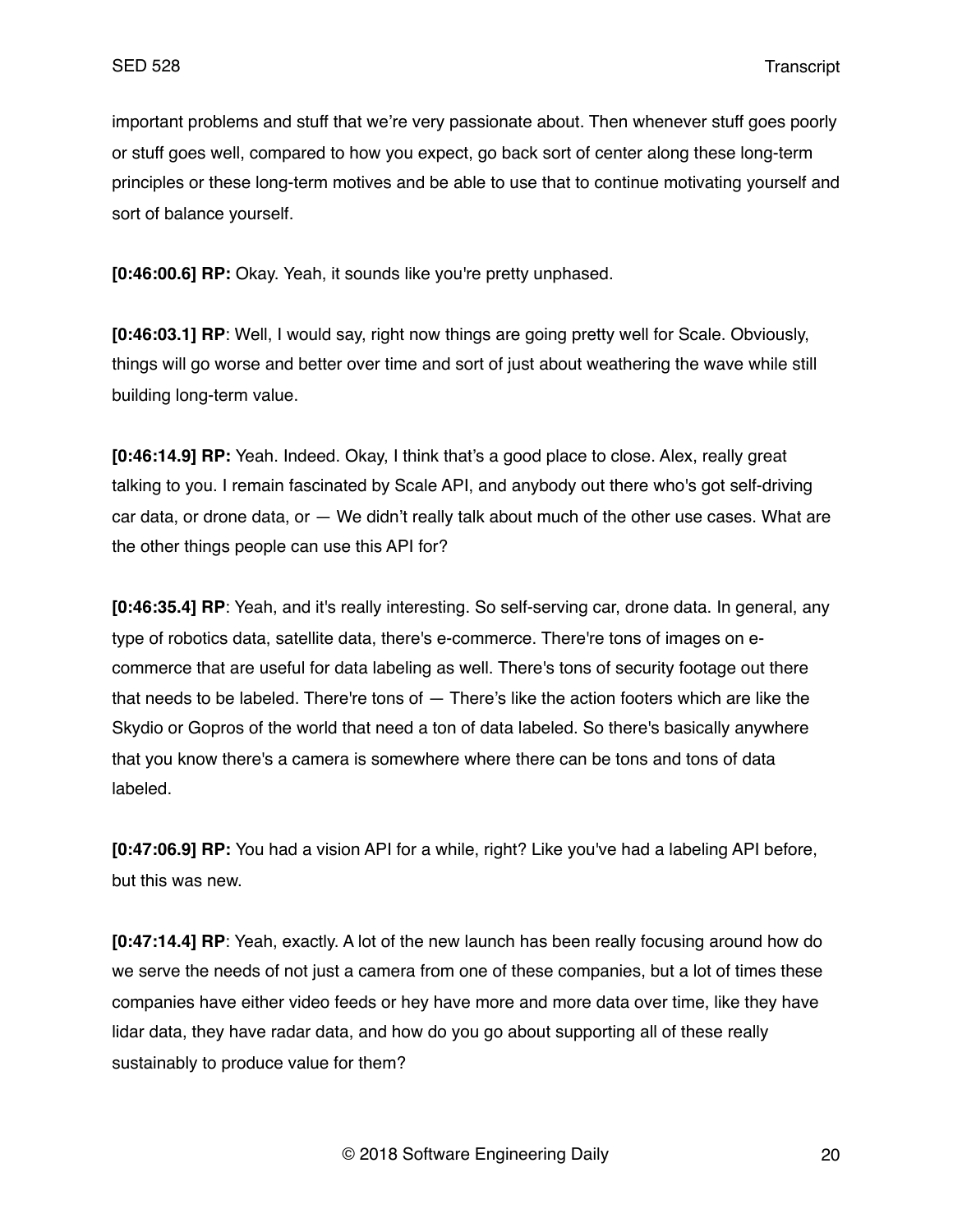**[0:47:36.3] RP:** Yeah. I think I really failed to go into this, but I think part of the big draw is what the scaler sees, the UI that you give to the scaler and how easy it is for them to see what's going on in the sensor data. So anyway, if you have a use case for this kind of thing, then definitely check out — I mean, you've got a very nice set of resources that is pretty good at conveying what you have done differently. So maybe I could have gone into that in more detail, but I think we've covered it well enough.

**[0:48:02.4] RP**: Yeah, thank you so much for having me on the show again. Again, big fan of Software Engineering Daily.

**[0:48:06.8] RP:** Okay.

**[0:48:07.1] RP**: Yeah, thank you again.

### [END OF INTERVIEW]

**[0:48:10.9] RP:** If you are building a product for software engineers or you are hiring software engineers, Software Engineering Daily is accepting sponsorships for 2018. Send me an email, jeff@softwareengineeringdaily.com if you're interested.

With 23,000 people listening Monday through Friday and the content being fairly selective for a technical listener, Software Engineering Daily is a great way to reach top engineers. I know that the listeners of Software Engineering Daily are great engineers because I talked to them all the time. I hear from CTOs, CEOs, directors of engineering who listen to the show regularly. I also hear about many newer hungry software engineers who are looking to level up quickly and prove themselves, and to find out more about sponsoring the show, you can send me an email or tell your marketing director to send me an email, jeff@softwareengineering.com.

If you're listening to the show, thank you so much for supporting it through your audienceship. That is quite enough, but if you're interested in taking your support of the show to the next level, then look at sponsoring the show through your company. So send me an email at jeff@softwarengineeringdaily.com.